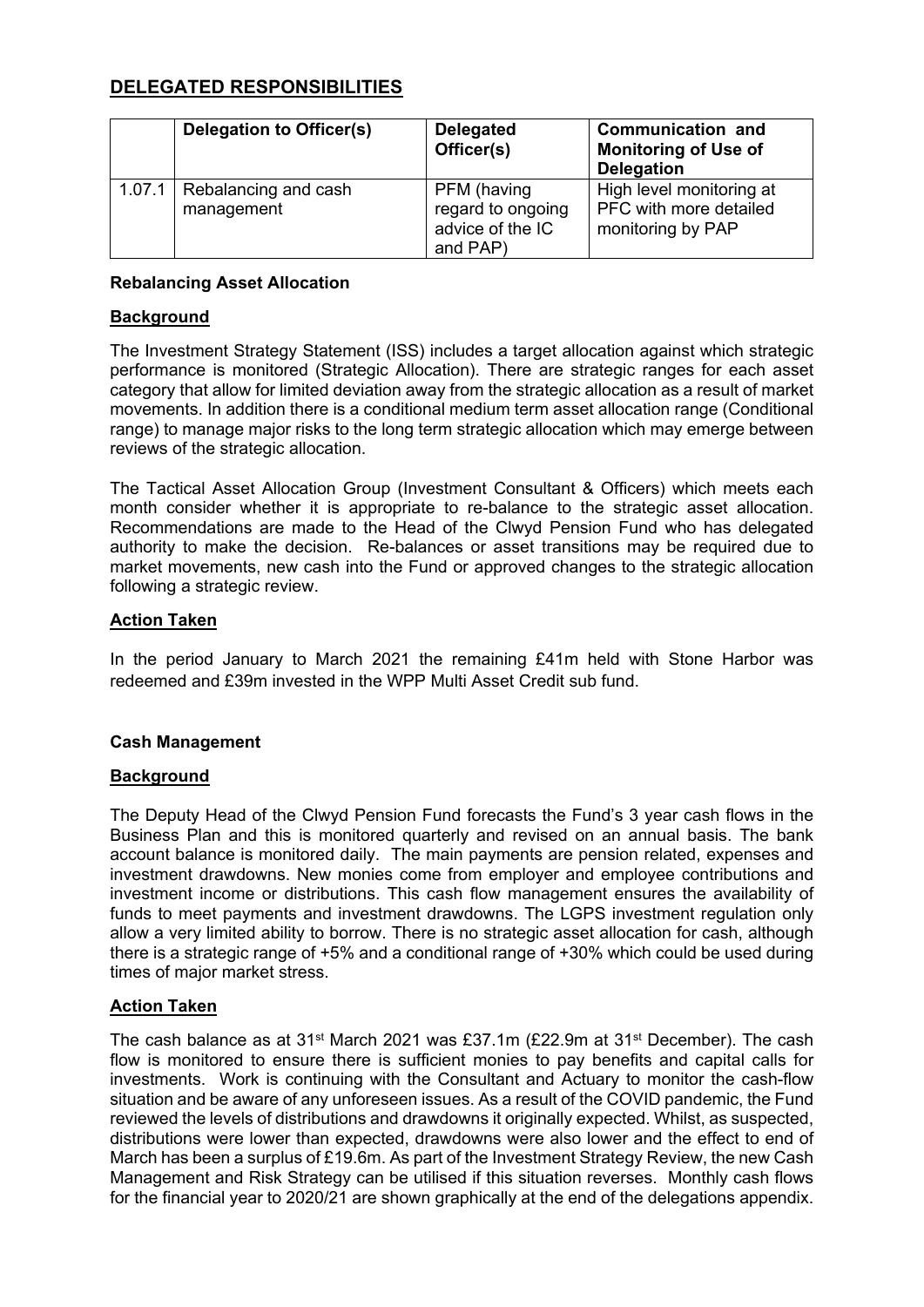| Delegation to Officer(s)                                                            | <b>Delegated</b><br>Officer(s)                                   | <b>Communication and</b><br><b>Monitoring of Use of</b><br><b>Delegation</b> |
|-------------------------------------------------------------------------------------|------------------------------------------------------------------|------------------------------------------------------------------------------|
| 1.07.2   Short term tactical decisions<br>relating to the 'best ideas'<br>portfolio | PFM (having<br>regard to ongoing<br>advice of the IC<br>and PAP) | High level monitoring at<br>PFC with more detailed<br>monitoring by PAP      |

# **Background**

The Tactical Asset Allocation Group (Investment Consultant and Officers) meet each month to consider how to invest assets within the 'Best Ideas' portfolio given the shorter term market outlook (usually 12 months). The strategic asset allocation is 11% of the Fund. The investment performance target is CPI +3 %, although the aim is to also add value to the total pension fund investment performance.

### **Action Taken**

Since the previous report to Committee in February 2021 the transactions agreed within the portfolio were:

- Full redemption LGIM High Yield Bonds £12.8m (crystallised +28.4%)
- Partial redemption LGIM Liquidity Fund -£10.8m
- Invest £11.8m in LGIM UK Equity
- Invest £11.8m in BlackRock Emerging Market Equity
- Partial redemption LGIM Infrastructure Fund -£11.5m
- Partial redemption of Nighty One Global Natural Resources Fund £15.5m
- Invest £11.5m BlackRock US Opportunities Fund
- Invest £15.5m in LGIM Commodity Index Fund

The current allocations within the portfolio following the transactions are:

- US Equities (3.4%)
- Commodities (2.4%)
- Infrastructure (1.1%)
- Global Bonds (1.0%)
- UK Equity (1.1%)
- EM Equity (1.6%)
- Liquidity Fund (0.4%)

Detailed minutes of the Group identifying the rationale behind the recommendations made to the Head of the Clwyd Pension Fund and decisions made under this delegation are circulated to the Advisory Panel.

As at the end of March 2021, the Best Ideas portfolio 1 year performance was +21.3% against a target of +3.7% and the 3 year performance was +7.0% against a target of +4.4%.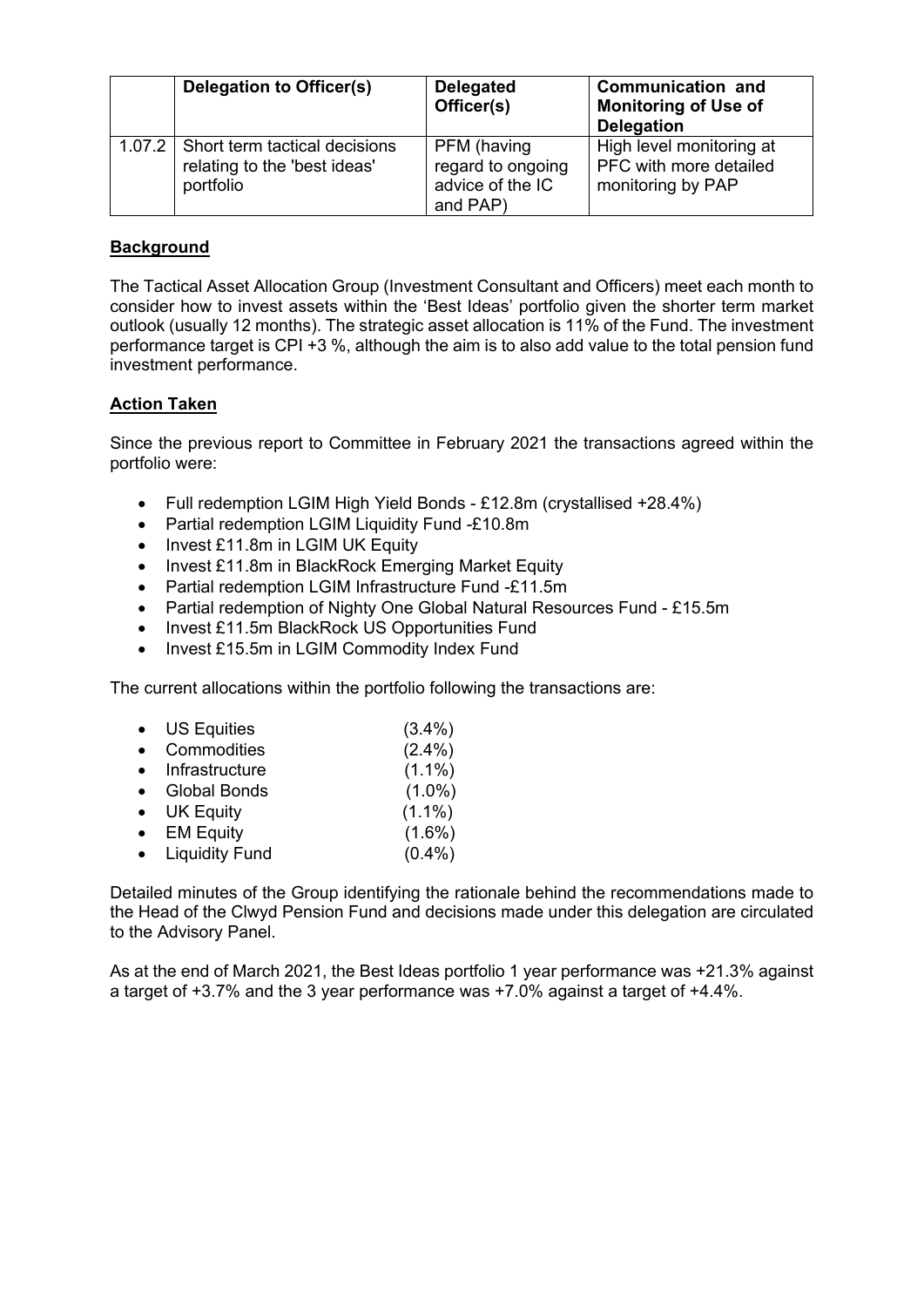|        | Delegation to Officer(s)                               | <b>Delegated</b><br>Officer(s)                                                                | <b>Communication and</b><br><b>Monitoring of Use of</b><br><b>Delegation</b> |
|--------|--------------------------------------------------------|-----------------------------------------------------------------------------------------------|------------------------------------------------------------------------------|
| 1.07.3 | Investment into new mandates<br>emerging opportunities | PFM and either the<br>CFM or CEO<br>(having regard to<br>ongoing advice of<br>the $ C\rangle$ | High level monitoring at<br>PFC with more detailed<br>monitoring by PAP      |

# **Background**

The Fund's current investment strategy includes a 27% asset allocation to private equity (8%), property (4%), infrastructure (including legacy timber and agriculture assets) (8%), private debt (3%) and impact / local investing (4%) These are higher risk investments, usually in limited partnerships, and as such, previously, these are smaller commitments in the range of £8m to £15m in each. Across these asset categories there are currently in excess of 60 investment managers, investing in 115+ limited partnerships or other vehicles.

The Private Equity & Real Estate Group (PERAG) of officers and Consultant meet at least quarterly and are responsible for implementing and monitoring the investment strategy and limited partnerships across these asset classes. The investments in total are referred to as the 'In-House portfolio'. There is particular focus on Environmental, Social and Governance (ESG), sustainability and impact aspects on the investments made.

A review has been being undertaken of the existing portfolio and future cash flows by the Consultants and the results determined the forward work plan. It is anticipated that when the Wales Pension Partnership (WPP) are able to accommodate commitments in these alternative areas, the Fund will commit any available monies through the WPP. The Fund Consultants and WPP will work closely to ensure the available sub funds are suitable for the Funds existing Private Market strategy. Until these asset classes are available through the WPP, the Fund will continue to work with Mercer recommendations to deploy capital and look for any opportunities which fulfil the current agreed strategy.

# **Action Taken**

Due diligence has been completed on 2 existing managers for allocation to the Impact portfolio and all paperwork and due diligence on Private Equity investments recommended by the Fund's Consultants has been completed. The following investments have been agreed:

Impact / Local

| <b>Foresight Regional Fund III</b> | £12m |
|------------------------------------|------|
| <b>Bridges Property Fund V</b>     | £11m |

Private Equity

• FSN Fund VI  $€15m$   $£14m$ )